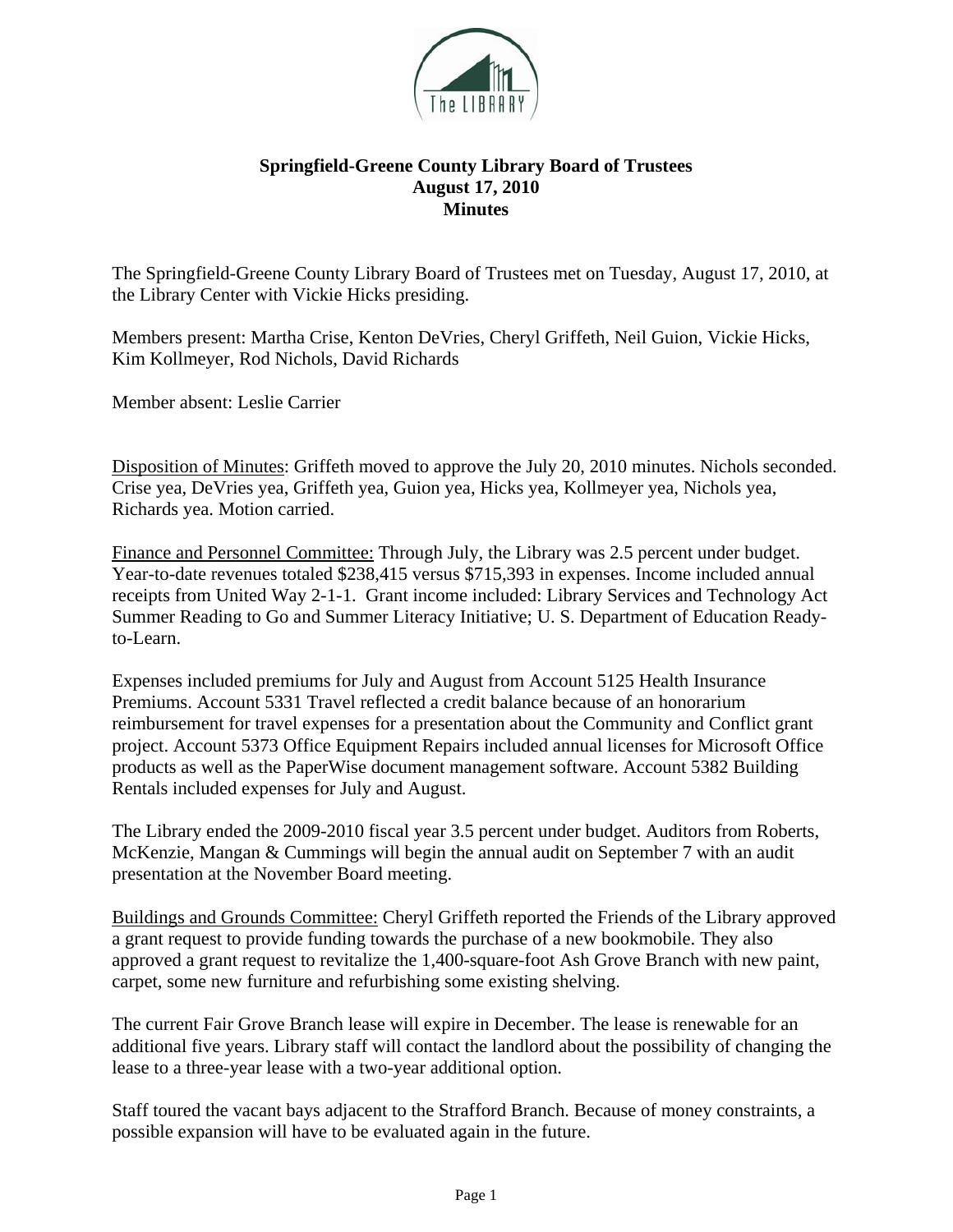The roof at the Library Center has been leaking in several areas including microfilm public computers and offices. Facilities Manager Allen Woody is investigating some temporary measures until the roof can be replaced in the future. The last phase of the lightning protection was installed at the Library Center.

Programs, Services and Technology Committee: Project Historian Brian Grubbs presented an overview of his position as the Project Director for the Community & Conflict: The Impact of the Civil War in the Ozarks grant. A condensed report on the digitization grant project will be presented as part of board education at a future board meeting.

Circulation in July decreased 2.5 percent with 367,446 materials circulating systemwide. Total branch traffic decreased 2.9 percent with 182,817 patron visits. Systemwide, 1,775 groups used the meeting rooms with an attendance of 9,165. There were 441,936 searches from remote use of the Library's electronic products. The Web server recorded a total of 1,415,274 page views by 83,116 visitors during July.

Report of the Director: Executive Director Regina G. Cooper reported that the Friends of the Library are excited about funding the new bookmobile and the visibility it will give them in the community. Request for Proposals were sent to four bookmobile vendors, and bids are due on September 3.

Associate Director Jim Schmidt and Branch Manager Beth Snow are meeting with new officers at the Ash Grove Masonic Lodge to review the new lease. Cooper is scheduled to sign the lease on Thursday, August 19.

The mural will be unveiled at 6 p.m. on Friday, August 20 in the teen area at the Library Station. Local graphic artist and part-time Community Relations Department Production Assistant Shavonne Downey painted the mural in a comic style with a space travel theme. The mural is in memory of former reference and young adult associate David Freeman.

The Library Center is the latest branch to get a large-screen television to promote the Library and its programs. The television was purchased through donations from the Foundation's "\$10 for 10 Years" campaign. Currently the Library Center, Library Station, Park Central, Republic and Willard branches have large-screen televisions. The Brentwood and Midtown Carnegie Branches should have televisions installed soon with hopes of adding TVs at the Strafford, Fair Grove and Ash Grove branches in the future.

Early Literacy Stations are now in place at all the branches.

In September there will be an organizational meeting to establish a young adult advocacy group. The group will focus on serving the needs of patrons in the 21-40-year-old age group. Trustees were encouraged to e-mail Cooper with suggestions of young professionals who might be interested in serving with this group.

Library Snapshot Day is scheduled for Tuesday, September 21. Library staff will try to capture a "snapshot" of one day in the life of the Library District.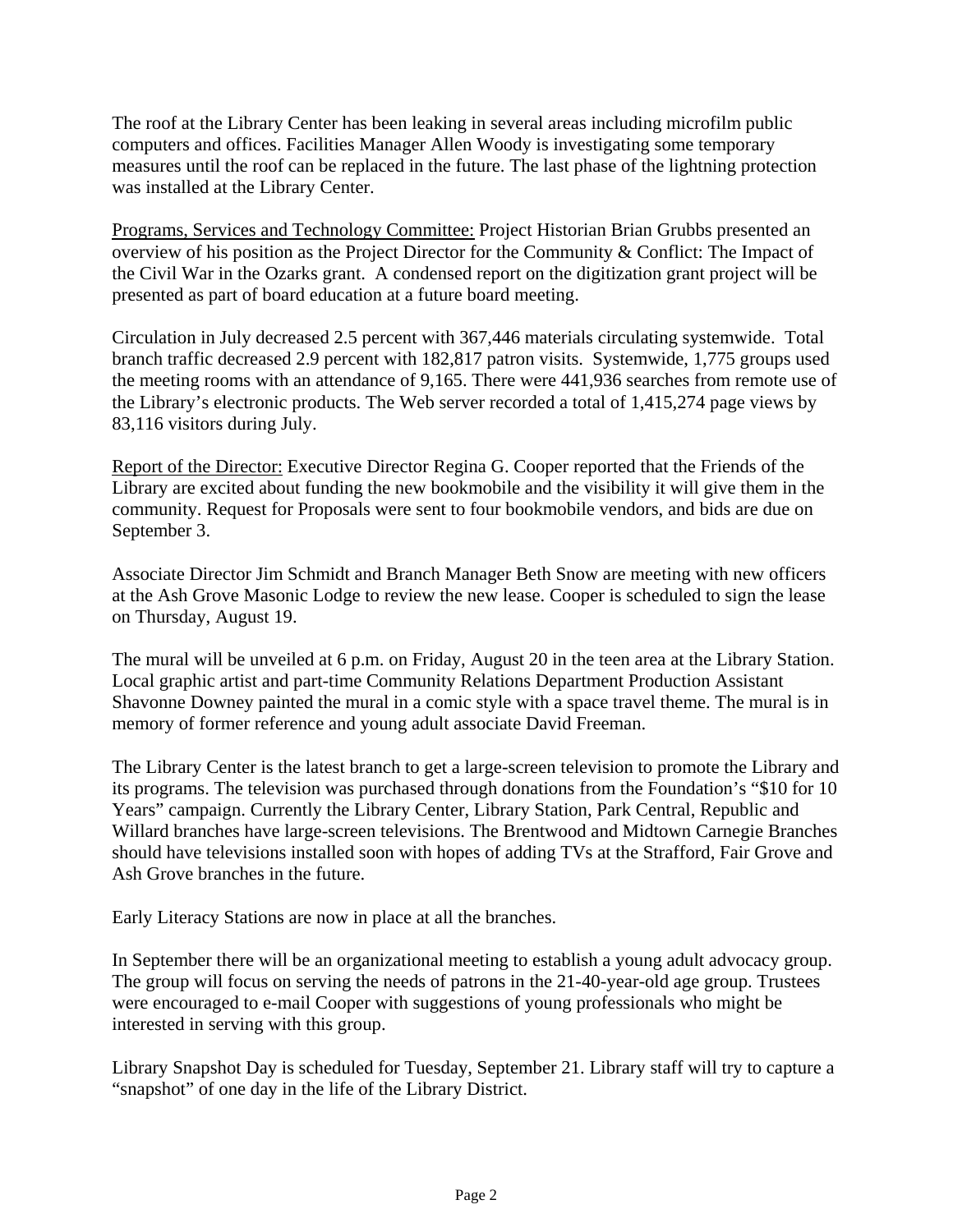The *Springfield Business Journal* selected the Library Center and the expansion of the Library District as one of the "30 Points of Change" that have made a lasting impact on the local economy since 1980.

Branch Manager Lorraine Sandstrom and the reference staff at the Library Center were given a rose in the *Springfield News-Leader* on August 3 for their excellent service.

KY3 TV interviewed Schmidt as part of a report about people coming to the libraries to cool off during the heat wave.

Cooper will write a guest column in the *Springfield News-Leader* addressing the economic health of the Library District following the news of the potential closing of the Camden, N.J., libraries.

The Library Center circulated 14,600 items through self-checkout, and the Library Station circulated 1,809. The Library has more than 2,000 friends on Facebook. The adult summer reading program had 1,700 adults sign up and they read 44,000 books.

Cooper displayed the winning model in the Teen Gallery art competition. The artist did a 3-D model of a library.

Foundation Update: Director Michelle Creed reported the Foundation will work to fill the gap for funding the new bookmobile as well as a small campaign for the Ash Grove Branch revitalization. The Foundation wants to thank the Friends of the Library as well as encourage extra donations.

Creed gave an overview of the following Strategic Goals for fiscal year 2010-2011.

- $\triangleleft$  Goal 1 Increase funding for the Library
- $\bullet$  Goal 2 Develop a strong constituency through effective communications and relationship building
- $\bullet$  Goal 3 Build organizational capacity to effectively meet goals

The Foundation is exploring establishing a signature fundraising event as well as researching the feasibility of a capital campaign for the Brentwood Branch. The Foundation is building a donor list with possibly launching a campaign in connection with the Brentwood Branch's  $40<sup>th</sup>$ anniversary celebration next Spring.

A new Foundation website will be launched during the fiscal year.

## *Kenton DeVries left the meeting.*

Board Education: Human Resources Director Lori Strawhun gave an overview of the Library's self-funded health insurance plan. The Library converted to a partially self-funded insurance plan in 2009. For employee privacy, a Third Party Administrator (TPA) receives invoices from the providers, processes the claims and then sends a summary to the Library to fund the claims from an established health care bank account. Actuaries estimate the organizations' annual cost of claims and services and recommend premiums. If claims are more than 80 percent of what is estimated, premiums will probably increase the next year. The Library has 102 full-time employees insured under the health care plan and is working toward decreasing claim costs through reducing usage by implementing an active wellness program. Through education